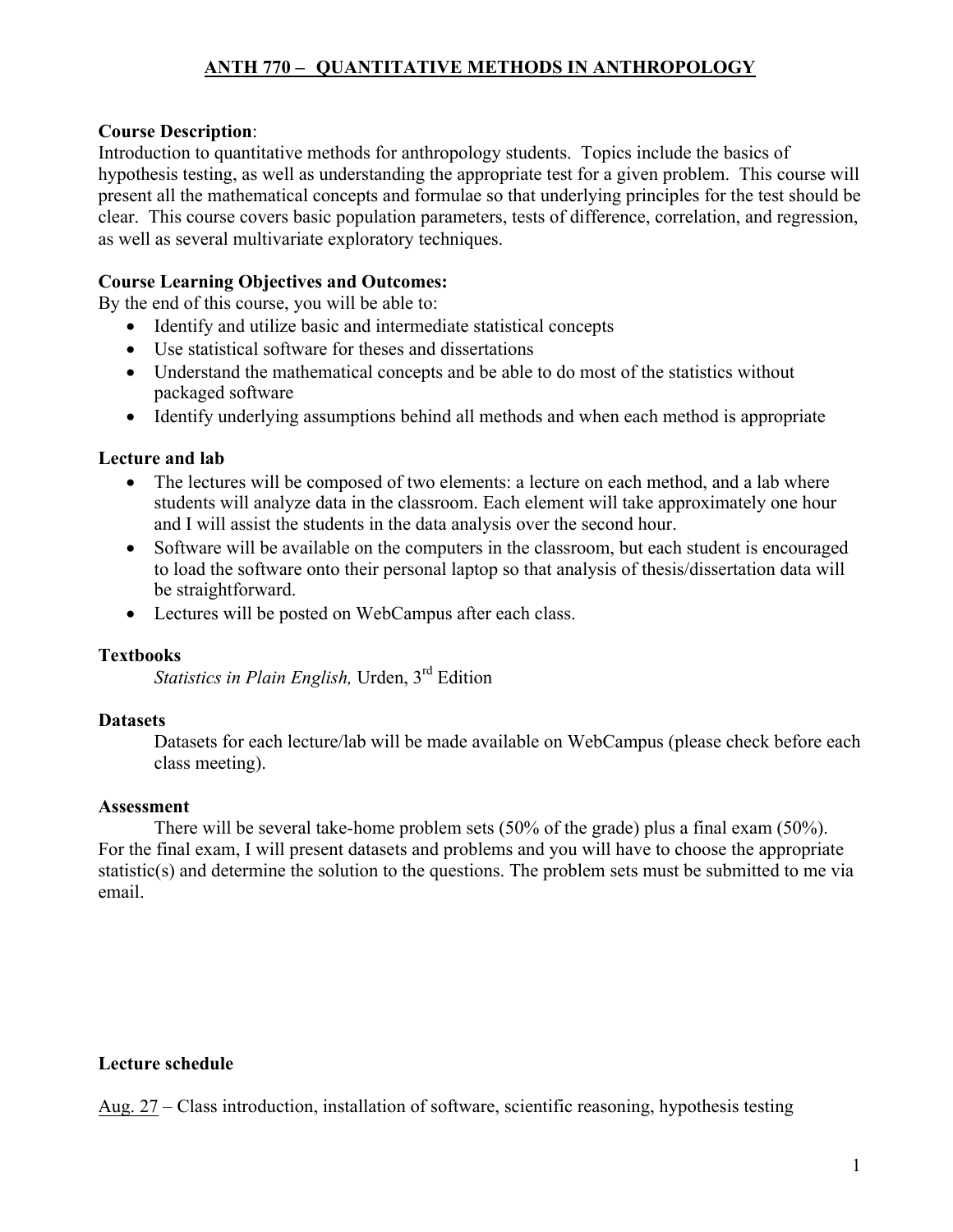Sept. 3 – Basic population parameters

Sept. 10 - Z-scores, univariate measures of group difference

- Sept. 17 NO CLASS ANTHRO OPEN HOUSE
- Sept. 24 ANOVA
- Oct. 1 Correlation + Chi Square
- Oct.  $8$  Regression (1st problem set due before class)
- Oct. 15 Principal components
- Oct. 22 Multiple regression
- Oct. 29 Discriminant function  $(2<sup>nd</sup> problem set due before class)$
- Nov.  $5 -$ Logistic regression
- Nov.  $12$  Resampling
- Nov. 19 Additional multivariate methods
- Nov.  $27 3^{\text{rd}}$  problem set due (no class the  $26^{\text{th}}$  due to Thanksgiving)
- Dec. 10 3:10 p. m. 5:10 p. m Final Exam

**Academic Misconduct** – Academic integrity is a legitimate concern for every member of the campus community; all share in upholding the fundamental values of honesty, trust, respect, fairness, responsibility and professionalism. By choosing to join the UNLV community, students accept the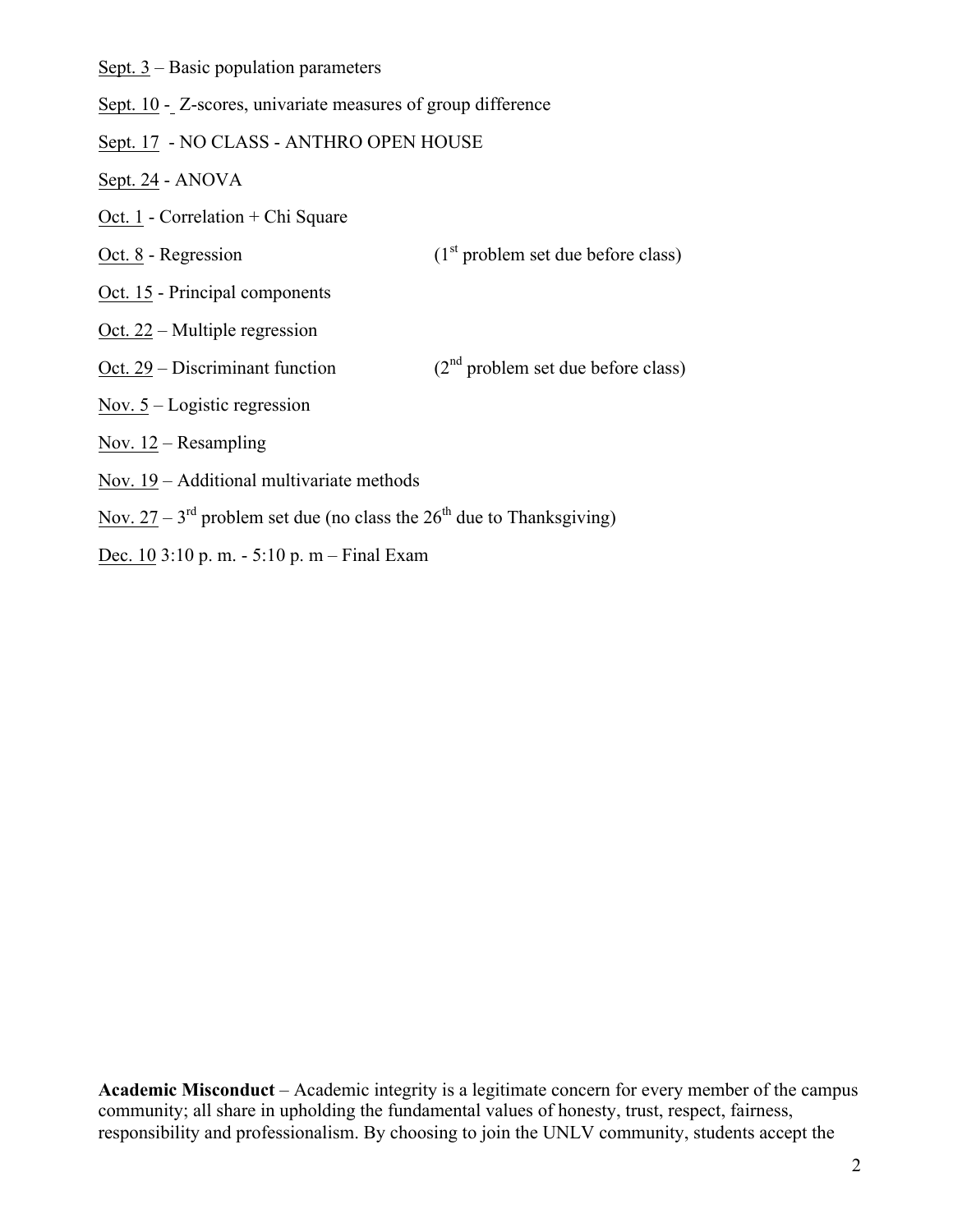expectations of the Student Academic Misconduct Policy and are encouraged when faced with choices to always take the ethical path. Students enrolling in UNLV assume the obligation to conduct themselves in a manner compatible with UNLV's function as an educational institution.

An example of academic misconduct is plagiarism. Plagiarism is using the words or ideas of another, from the Internet or any source, without proper citation of the sources. See the *Student Academic Misconduct Policy* (approved December 9, 2005) located at: http://studentconduct.unlv.edu/misconduct/policy.html.

**Copyright** – The University requires all members of the University Community to familiarize themselves with and to follow copyright and fair use requirements. You are individually and solely responsible for violations of copyright and fair use laws. The university will neither protect nor defend you nor assume any responsibility for employee or student violations of fair use laws. Violations of copyright laws could subject you to federal and state civil penalties and criminal liability, as well as disciplinary action under University policies. Additional information can be found at: http://www.unlv.edu/provost/copyright.

**Disability Resource Center (DRC)** – The UNLV Disability Resource Center (SSC-A 143, http://drc.unly.edu/, 702-895-0866) provides resources for students with disabilities. If you feel that you have a disability, please make an appointment with a Disabilities Specialist at the DRC to discuss what options may be available to you.

If you are registered with the UNLV Disability Resource Center, bring your Academic Accommodation Plan from the DRC to the instructor during office hours so that you may work together to develop strategies for implementing the accommodations to meet both your needs and the requirements of the course. Any information you provide is private and will be treated as such. To maintain the confidentiality of your request, please do not approach the instructor in front of others to discuss your accommodation needs.

**Religious Holidays Policy**—Any student missing class quizzes, examinations, or any other class or lab work because of observance of religious holidays shall be given an opportunity during that semester to make up missed work. The make-up will apply to the religious holiday absence only. It shall be the responsibility of the student to notify the instructor within the first 14 calendar days of the course for fall and spring courses (excepting modular courses), or within the first 7 calendar days of the course for summer and modular courses, of his or her intention to participate in religious holidays which do not fall on state holidays or periods of class recess. For additional information, please visit: http://catalog.unlv.edu/content.php?catoid=6&navoid=531.

**Transparency in Learning and Teaching**—The University encourages application of the transparency method of constructing assignments for student success. Please see these two links for further information:

https://www.unlv.edu/provost/teachingandlearning https://www.unlv.edu/provost/transparency

**Incomplete Grades** - The grade of I – Incomplete – can be granted when a student has satisfactorily completed three-fourths of course work for that semester/session but for reason(s) beyond the student's control, and acceptable to the instructor, cannot complete the last part of the course, and the instructor believes that the student can finish the course without repeating it. The incomplete work must be made up before the end of the following regular semester for undergraduate courses. Graduate students receiving "I" grades in 500-, 600-, or 700-level courses have up to one calendar